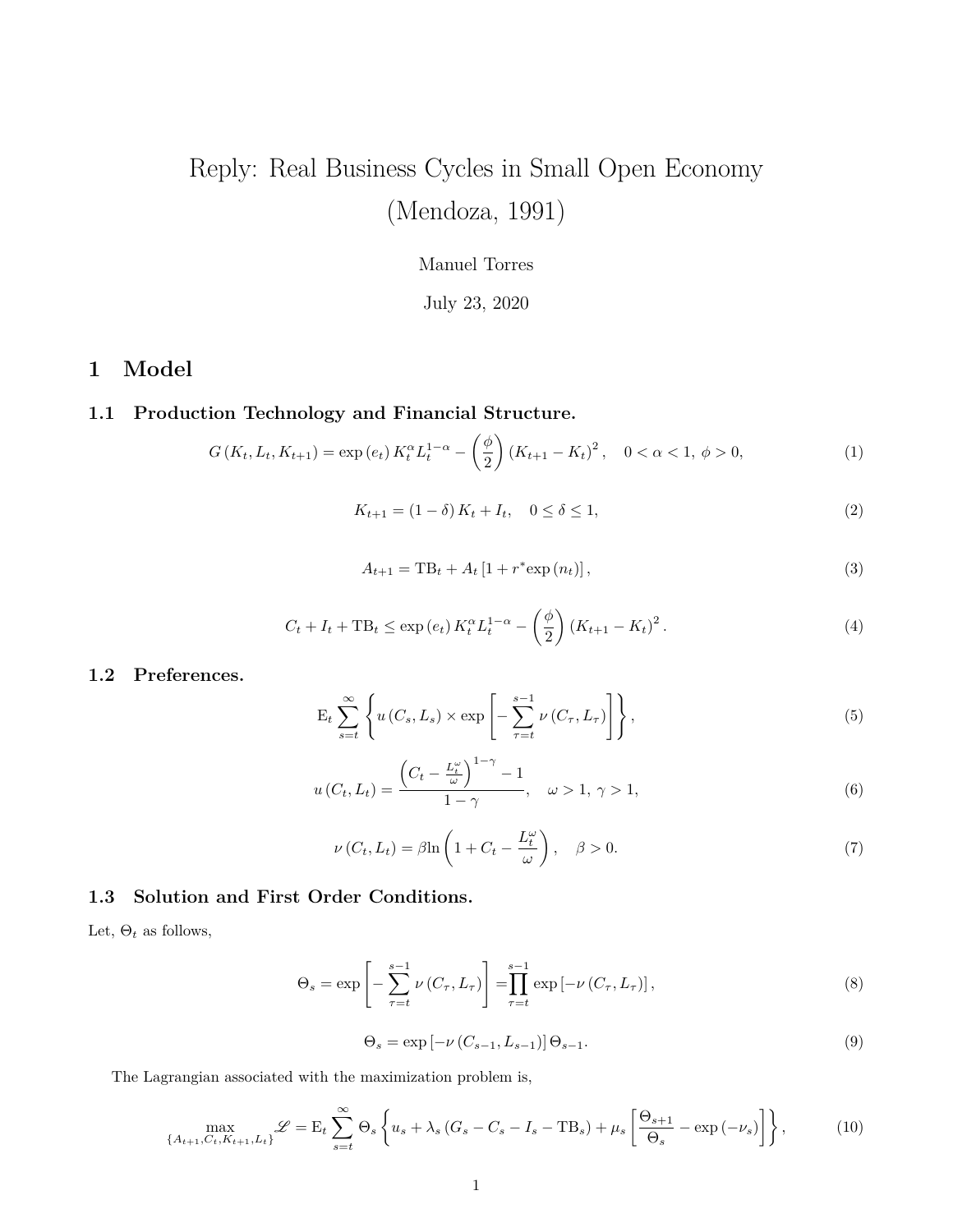$$
\frac{\partial \mathcal{L}}{\partial A_{t+1}} : -\Theta_t \lambda_t \frac{\partial \text{TB}_t}{\partial A_{t+1}} - \mathbf{E}_t \left( \Theta_{t+1} \lambda_{t+1} \frac{\partial \text{TB}_{t+1}}{\partial A_{t+1}} \right) = 0,\tag{11}
$$

$$
\frac{\partial \mathcal{L}}{\partial C_t} = \Theta_t \left[ \frac{\partial u_t}{\partial C_t} - \lambda_t + \mu_t \exp(-\nu_t) \frac{\partial \nu_t}{\partial C_t} \right] = 0,
$$
\n(12)

$$
\frac{\partial \mathcal{L}}{\partial K_{t+1}} : \Theta_t \lambda_t \left( \frac{\partial G_t}{\partial K_{t+1}} - \frac{\partial I_t}{\partial K_{t+1}} \right) + \mathbf{E}_t \left[ \Theta_{t+1} \lambda_{t+1} \left( \frac{\partial G_{t+1}}{\partial K_{t+1}} - \frac{\partial I_{t+1}}{\partial K_{t+1}} \right) \right] = 0,\tag{13}
$$

$$
\frac{\partial \mathcal{L}}{\partial L_t} : \Theta_t \left[ \frac{\partial u_t}{\partial L_t} + \lambda_t \frac{\partial G_t}{\partial L_t} + \mu_t \exp(-\nu_t) \frac{\partial \nu_t}{\partial L_t} \right] = 0,\tag{14}
$$

$$
\frac{\partial \mathcal{L}}{\partial \Theta_{t+1}} : \mu_t + \mathbf{E}_t \left\{ u_{t+1} + \lambda_{t+1} \left[ G_{t+1} - G_{t+1} - I_{t+1} - \mathbf{T} \mathbf{B}_{t+1} \right] - \mu_{t+1} \exp\left(-\nu_{t+1}\right) \right\} = 0,
$$

$$
\frac{\partial \mathcal{L}}{\partial \lambda_t} : \Theta_t \left( G_t - C_t - I_t - \text{TB}_t \right) = 0,\tag{15}
$$

$$
\frac{\partial \mathcal{L}}{\partial \mu_t} : \Theta_t \left[ \frac{\Theta_{t+1}}{\Theta_t} - \exp(-\nu_t) \right] = 0. \tag{16}
$$

From equation (16) we can notice that

$$
\frac{\Theta_{t+1}}{\Theta_t} = \exp(-\nu_t).
$$
  

$$
u_{c,t} \equiv \frac{\partial u_t}{\partial C_t} = \left(C_t - \frac{L_t^{\omega}}{\omega}\right)^{-\gamma},
$$
  

$$
u_{l,t} \equiv \frac{\partial u_t}{\partial L_t} = -L_t^{\omega-1} u_{c,t}
$$
  

$$
\nu_{c,t} \equiv \frac{\partial \nu_t}{\partial C_t} = \beta \left(1 + C_t - \frac{L_t^{\omega}}{\omega}\right)^{-1},
$$
 (17)

$$
\nu_{l,t} \equiv \frac{\partial \nu_t}{\partial L_t} = -L_t^{\omega - 1} \frac{\partial \nu_t}{\partial C_t}.
$$
\n(18)

Replacing the functional forms we have the following FOCs

$$
\lambda_t = \mathcal{E}_t \left\{ \exp\left(-\nu_t\right) \left[1 + r^* \exp\left(n_t\right)\right] \lambda_{t+1} \right\},\tag{19}
$$

$$
\lambda_t = u_{c,t} + \mu_t \exp\left(-\nu_t\right) \nu_{c,t} \tag{20}
$$

$$
\lambda_t \left[ \phi \left( K_{t+1} - K_t \right) + 1 \right] = \mathcal{E}_t \left\{ \exp \left( -\nu_t \right) \left[ \alpha \exp \left( e_{t+1} \right) \left( \frac{L_{t+1}}{K_{t+1}} \right)^{1-\alpha} + 1 - \delta \right] \lambda_{t+1} \right\},\tag{21}
$$

$$
L_t = \left[ (1 - \alpha) \exp\left(e_t\right) K_t^{\alpha} \right]^{\frac{1}{\omega + \alpha - 1}},\tag{22}
$$

$$
\mu_t = \mathcal{E}_t \left[ \mu_{t+1} \exp\left( -\nu_{t+1} \right) - u_{t+1} \right],\tag{23}
$$